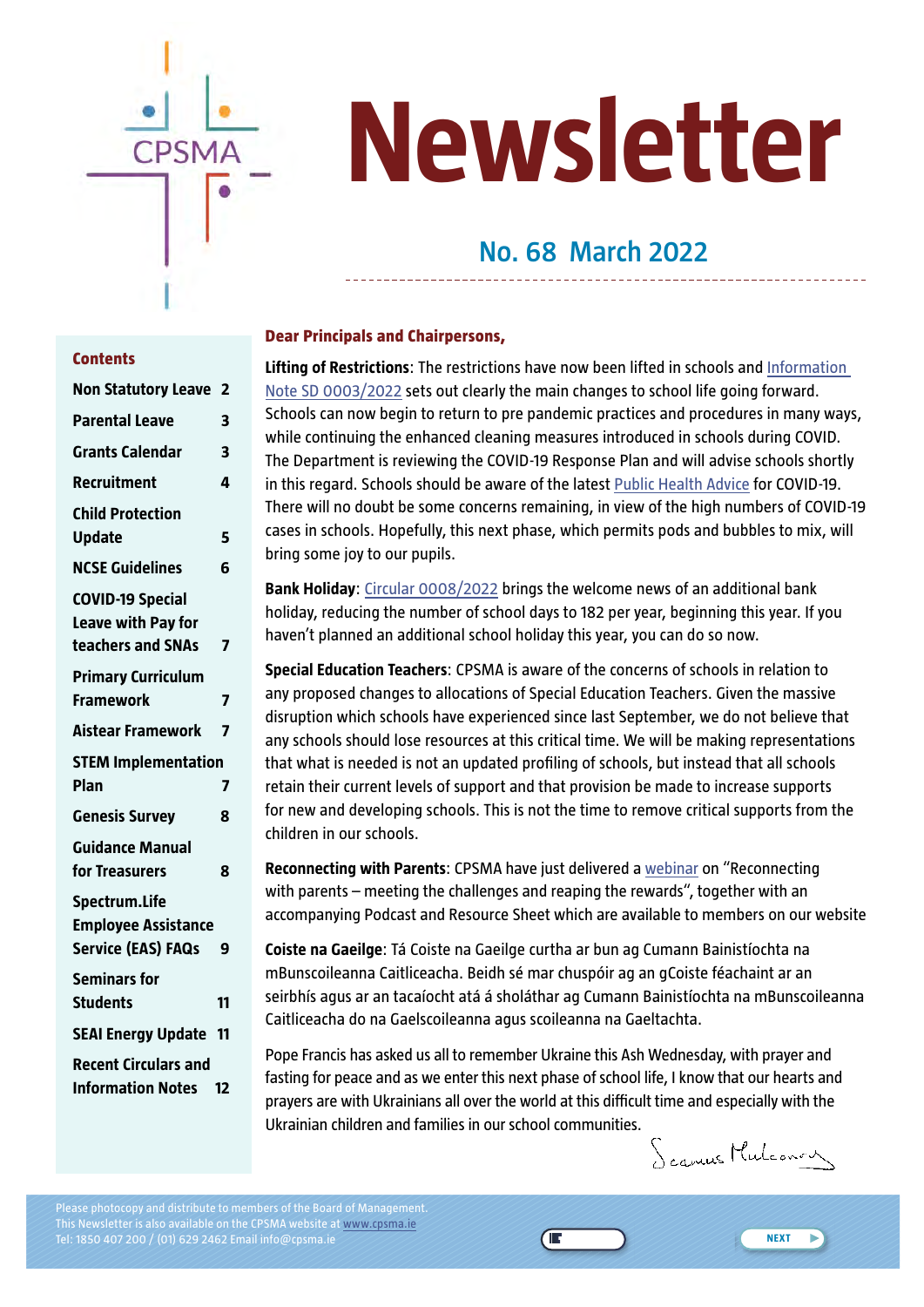## **Non Statutory Leave Deadlines**

<span id="page-1-0"></span>[Circular 0054/2019](https://www.gov.ie/en/circular/leave-schemes-for-registered-teachers-in-primary-post-primary-schools/) outlines the Career Break (Chapter 7), Job-Share (Chapter 8) and Temporary Reassignment Scheme (Chapter 9) for teachers. This circular outlines the eligibility and application process for each scheme with the relevant application forms at the end of each chapter.

Application deadlines for the submission of applications were 1st February 2022, with boards to issue their response to Career Break and Job Share applications to the teachers involved by March 1st 2022 and April 1st 2022 for Teacher Temporary Reassignment.

Each section initially outlines the relevant eligibility criteria for the different leave schemes. The timelines, restrictions, pay, recording and application processes are clearly described.

[Circular 0022/2012](https://www.gov.ie/en/circular/ed6ccd9ab76547a3952268d2c6460d99/) outlines the Career Break Scheme for Special Needs Assistants. [Circular](https://www.gov.ie/en/circular/8ea2c0da175d4fdfbf0e15be9ca0a46d/)  [0041/2014](https://www.gov.ie/en/circular/8ea2c0da175d4fdfbf0e15be9ca0a46d/) applies to Job Share Arrangements for SNAs. The closing date for these applications is March 1st, with boards to respond before March 31st annually.

The decision to grant or refuse these non-statutory leave types rests with the board. In assessing staff leave applications, boards have to consider the impact on teaching and learning in the school. While each application must be appraised on its own merits, it must be viewed in the context of the impact on the welfare and educational needs of students.

Where leave is not given, a written reason for the refusal must be given before the required date. However, in general boards approach applications for leave positively, seeking to address the needs and expectations of staff, in balance with the requirements of the school.

If further help or advice on leave applications is required, please do not hesitate to contact our advice line on 01-6292462, or email us on [info@cpsma.ie](mailto:info%40cpsma.ie?subject=).



Newsletter 68 March 2022 **2 22 22 23 CE CONTENTS** 

CPSMA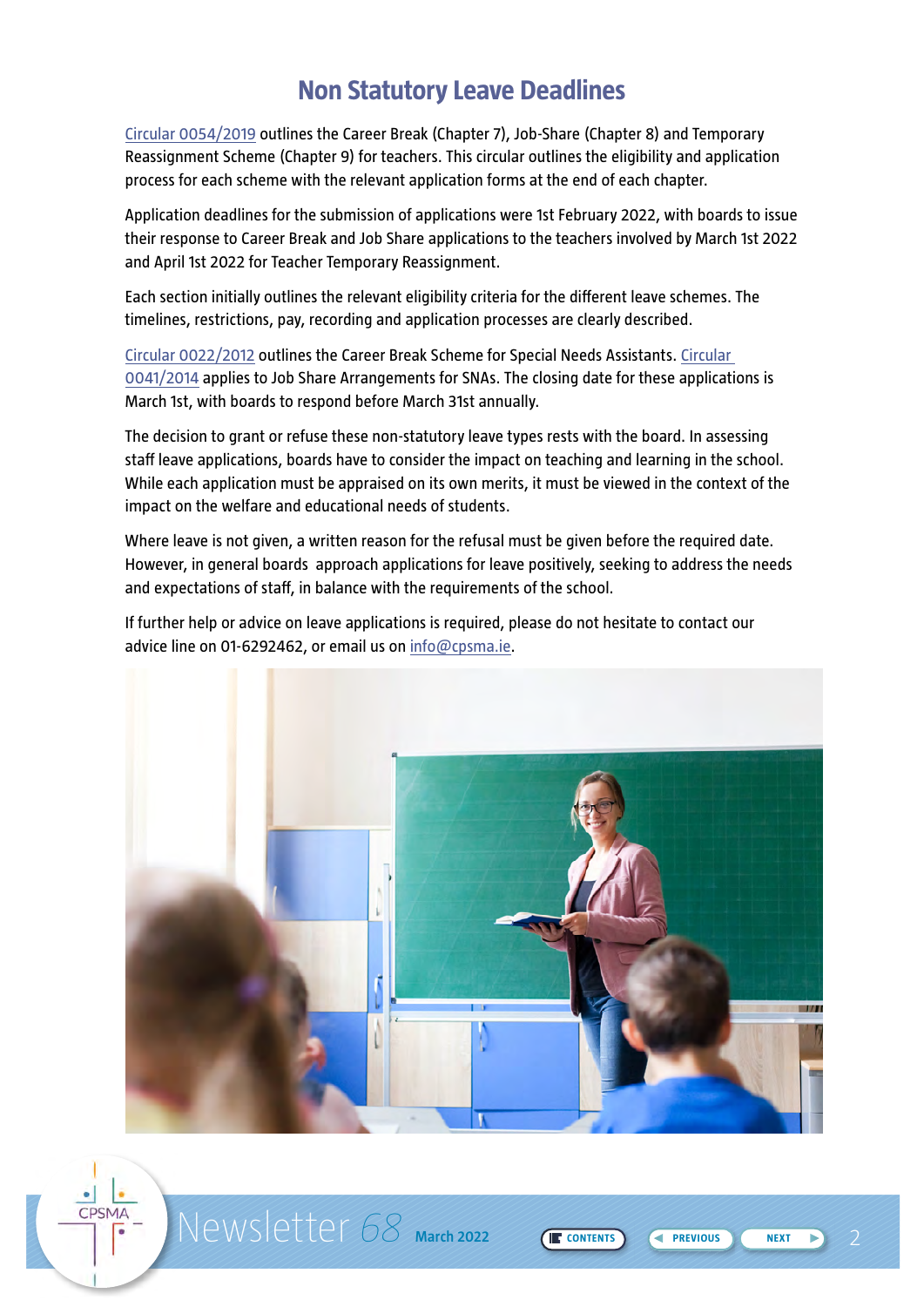## **Parental Leave**

<span id="page-2-0"></span>Parental Leave is a statutory leave entitlement allowing a teacher [\(Circular 0054/2019](https://www.gov.ie/en/circular/leave-schemes-for-registered-teachers-in-primary-post-primary-schools/)) or SNA [\(Circular 0027/2013\)](https://www.gov.ie/en/circular/06a436179ff349f6a7142eba91276b99/) a period of unpaid leave to care for his/her child. A total of 26 weeks leave is permitted in respect of each child, up to the age of 13 years, or 16 years in the case of a child with a disability and/or long term illness. The leave is available to a natural, adoptive or adopting parent or a staff member acting in loco parentis to a child.

Parental Leave is normally taken in one week blocks i.e. seven consecutive days. A staff member may take a number of weeks in a given school year and take further Parental Leave in other years, to a total of 26 weeks per child. It should be noted that [Information Note TC 0003/2022](https://assets.gov.ie/216890/4c4f586d-df0e-48bd-8873-e6f4c197cfd0.pdf) extends the additional flexible arrangements in relation to parental leave, which had been brought in during the pandemic, until the end of this current school year.

It is noteworthy that individual days may be approved by the board of management where a child has particular medical problems that require the attendance of a parent with the child to a hospital, clinic or therapeutic appointment on a regular basis.

Applications for Parental Leave should normaly be made to the board of management at least six weeks before the commencement of the leave but additional flexibilities in this regard are available in accordance with [Information Note TC 0003/2022.](https://assets.gov.ie/216890/4c4f586d-df0e-48bd-8873-e6f4c197cfd0.pdf) The appropriate application forms are available in the relevant Circulars – Teachers Chapter 5, [Circular 0054/2019](https://www.gov.ie/en/circular/leave-schemes-for-registered-teachers-in-primary-post-primary-schools/) and SNA's in [Circular 0027/2013](https://www.gov.ie/en/circular/06a436179ff349f6a7142eba91276b99/).

As this is a statutory leave entitlement, a board should confirm the applicants eligibility with receipt of the child's birth certificate or evidence of the date of adoption or evidence that the staff member is acting in loco parentis.

The application will state the blocks of leave being requested.

As a statutory leave entitlement, provided a staff member is eligible, a board must grant the leave.

However, a board may postpone the leave once to a later date (not later than six months away), on the basis that granting the leave at a particular time would have a substantial adverse effect on the operation of the school. It is important to note that this is a postponement and not a refusal to grant the leave.

The process of communicating the board's decision to the applicant is outlined in each circular.

| January 2022      | 1. Capitation Grant (1st moiety)                                   |  |  |
|-------------------|--------------------------------------------------------------------|--|--|
|                   | 2. Covid Capitation for Additional Cleaning Grant (2nd Instalment) |  |  |
|                   | 3. Covid Capitation for PPE Grant (2nd Instalment)                 |  |  |
| <b>March 2022</b> | 1. Ancillary Services Grant                                        |  |  |
| <b>April 2022</b> | 1. Standardised Testing Grant                                      |  |  |
|                   | 2. School Book Grant                                               |  |  |
| June 2022         | 1. Capitation Grant (2nd moiety)                                   |  |  |
|                   | 2. DEIS Grant                                                      |  |  |

**CONTENTS** 

## **Grants Calendar for remainder of 2021/2022 school year**

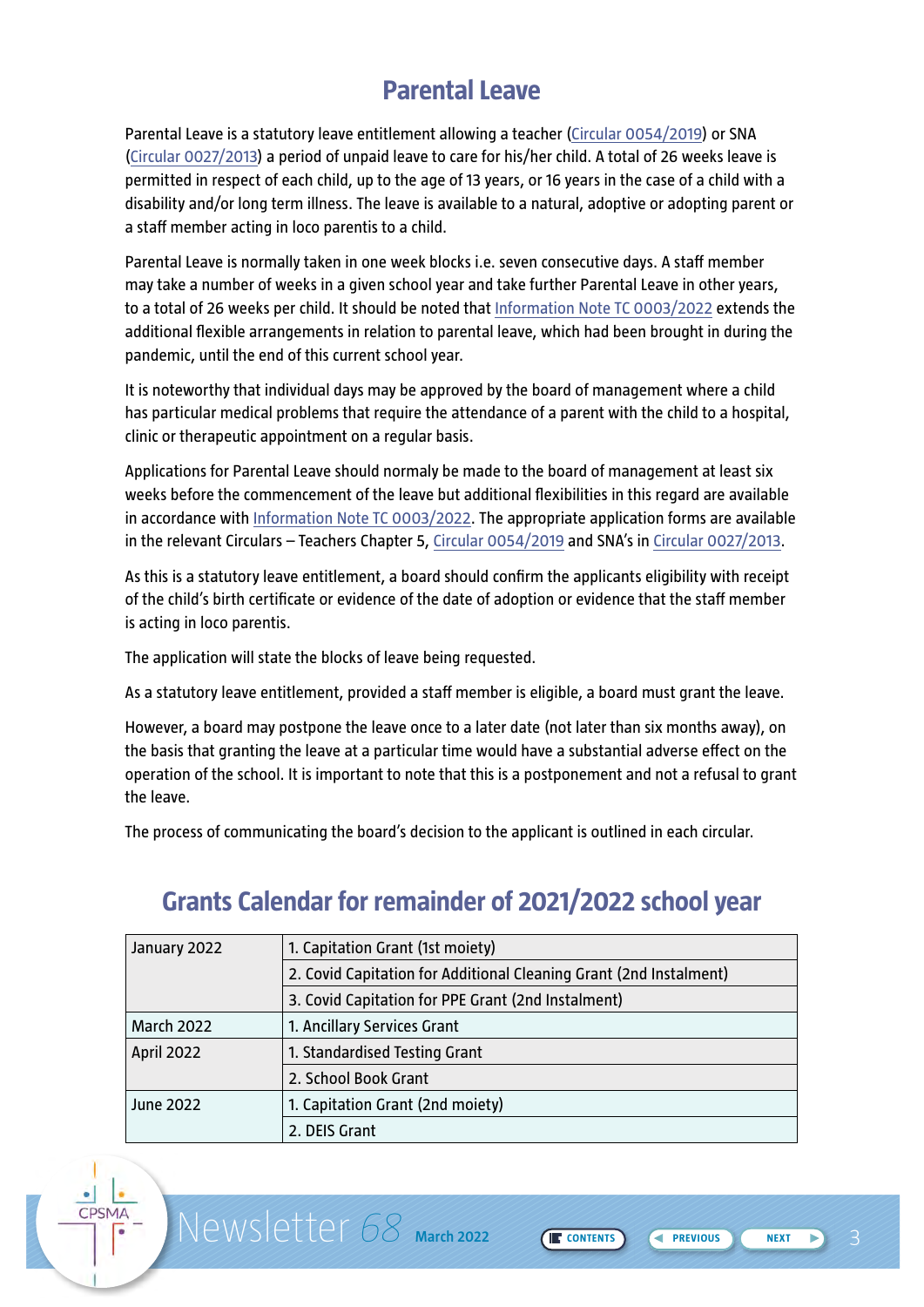## **Recruitment**

<span id="page-3-0"></span>The Staffing Circular is not expected until late March this year at the earliest. This is the document which states the number of staff to be allocated to schools and lays down the various categories of appeal which may be taken by schools. Timelines are given for submission of documents to the Department of Education relating to CIDs, panels etc. We will deal with these matters in our next Newsletter, which will issue when the Staffing Circular has been released.

In the meantime, recruitment may of course continue, in the event of a vacancy arising in the position of principal, deputy principal or assistant principal. [Circular 0044/2019](https://assets.gov.ie/24995/e169bbffb0f24310bedab23951edb945.pdf) governs the recruitment of these positions, which has been updated by [Circular 0025/2021](https://assets.gov.ie/204832/05d248fe-6245-44ca-9659-f0d2aaa8b853.pdf) in respect of the number of Assistant Principal Posts allowed in a school.

In the case of the Deputy Principal being appointed, it is important to check that there is a vacancy for a teacher in the school. If not, a school cannot recruit externally for a Deputy Principal. If a vacancy does exist in the school, then Chapter 4 of 0044/2019 needs to be consulted as to whether the school is required to recruit externally. This will depend on the size of the school. If the school is required to recruit externally, the provisions of Chapter 4 of 0044/2019 will govern the recruitment process. This process is similar for a Principal and Deputy Principal.

If there is no vacancy for a teacher in the school, or if the school is not required to recruit externally, then Chapter 3 of 0044/2019 should be consulted in relation to an internal leadership and management appointment. This process is similar for a Deputy Principal and an Assistant Principal. Strict compliance with the procedures and timelines set out in Chapter 3 is essential to ensure a successful process. The process begins with the requirement to consult with staff in relation to the needs of the school, in advance of determination of the duties of the postholder in question. These duties, when finalised, will require to be signed off by the board, in advance of the post being advertised.

CPSMA has a checklist for leadership and management posts, template advertisement and suggested contracts for use by schools and these are available under the [Leadership and](https://www.cpsma.ie/members/documents/?type=appointments#)  [Management](https://www.cpsma.ie/members/documents/?type=appointments#) heading of the Appointments section of our website.



Newsletter 68 March 2022 (E CONTENTS) < PREVIOUS

**CONTENTS** 

CPSMA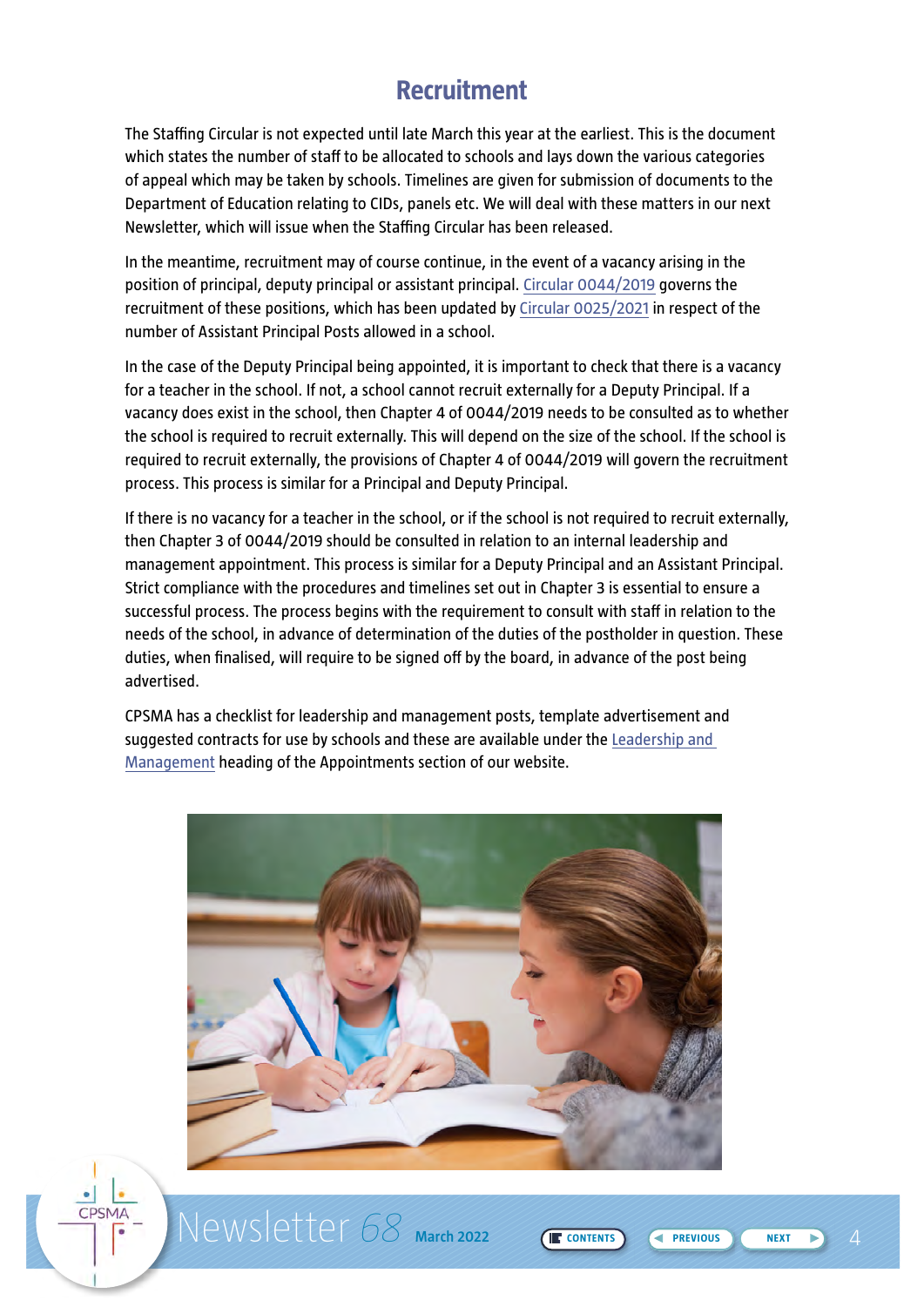## **Child Protection Update**

#### <span id="page-4-0"></span>**General**

The [Child Protection Procedures for Primary Schools 2017](https://www.gov.ie/en/publication/fe465-child-protection-procedures-for-primary-and-post-primary-schools-2017/) set out the specific child protection requirements that apply to all schools and boards of management.

The Inspectorate has advised that incidental inspections have recommenced since January 2022 and Child Protection Level 1 inspections are continuing to take place.

#### **New Mandatory Template 1**

A new mandatory [Template 1](https://www.cpsma.ie/wp-content/uploads/2019/04/mandatory-template-1-1.docx) was developed in March 2021 combining the Child Safeguarding Statement and the Risk Assessment in one merged document, where previously there had been two separate documents.

There is a requirement for each board to review its Child Safeguarding Statement (CSS) annually and since January 2022, this new template will be required to be used by a board when reviewing its CSS. There are additional examples of policies and practices to address risks of harm, contained in the updated risk assessment section of the Template. These have been included to assist schools and to draw attention to common risks and mitigation measures, but they are not a requirement in each school's risk assessment. The Inspectorate wishes to see evidence that each school has considered its own particular risks and has inserted mitigation measures appropriate to those risks, in its Child Protection Statement.

#### **Name of Designated Liaison Person**

A common area of concern relates to the requirement to change the name of the Designated Liaison Person (DLP) in the CSS and in school notices in the event that he/she is absent. The Inspectorate has clarified that short term absences of less than a month do not require a change of name. However, a longer term absence, in excess of a month, would require the board to amend the name of the DLP in the CSS and in the notices at the entrance to the school.

#### **Training**

CPSMA

It is a requirement that all teachers visited by the Inspectorate have read the Child Safeguarding Statement and are aware of their responsibilities as mandated persons. In this regard a school must ensure that teachers have completed training in this area. The [PDST Child Protection Training](http://dlp3.pdst.ie/allp/story_html5.html) in the Child Protection Section of our website would be appropriate here and teachers could review this each year.

It might also be helpful to include child protection as a regular item for discussion at staff meetings.

Teachers should have a copy of the CSS in their classrooms, to which substitute teachers could be referred. Substitute teachers should be reminded that if they have concerns of a child protection nature, they should bring them to the DLP.

Newsletter 68 March 2022 **5 CONTENTS** 

**CONTENTS** 

CPSMA have prepared [a short Podcast](https://anchor.fm/seamus-mulconry/episodes/Reconnecting-With-Parents-meeting-the-challenges-and-reaping-the-benefits-e1edn3r) with the above information for members.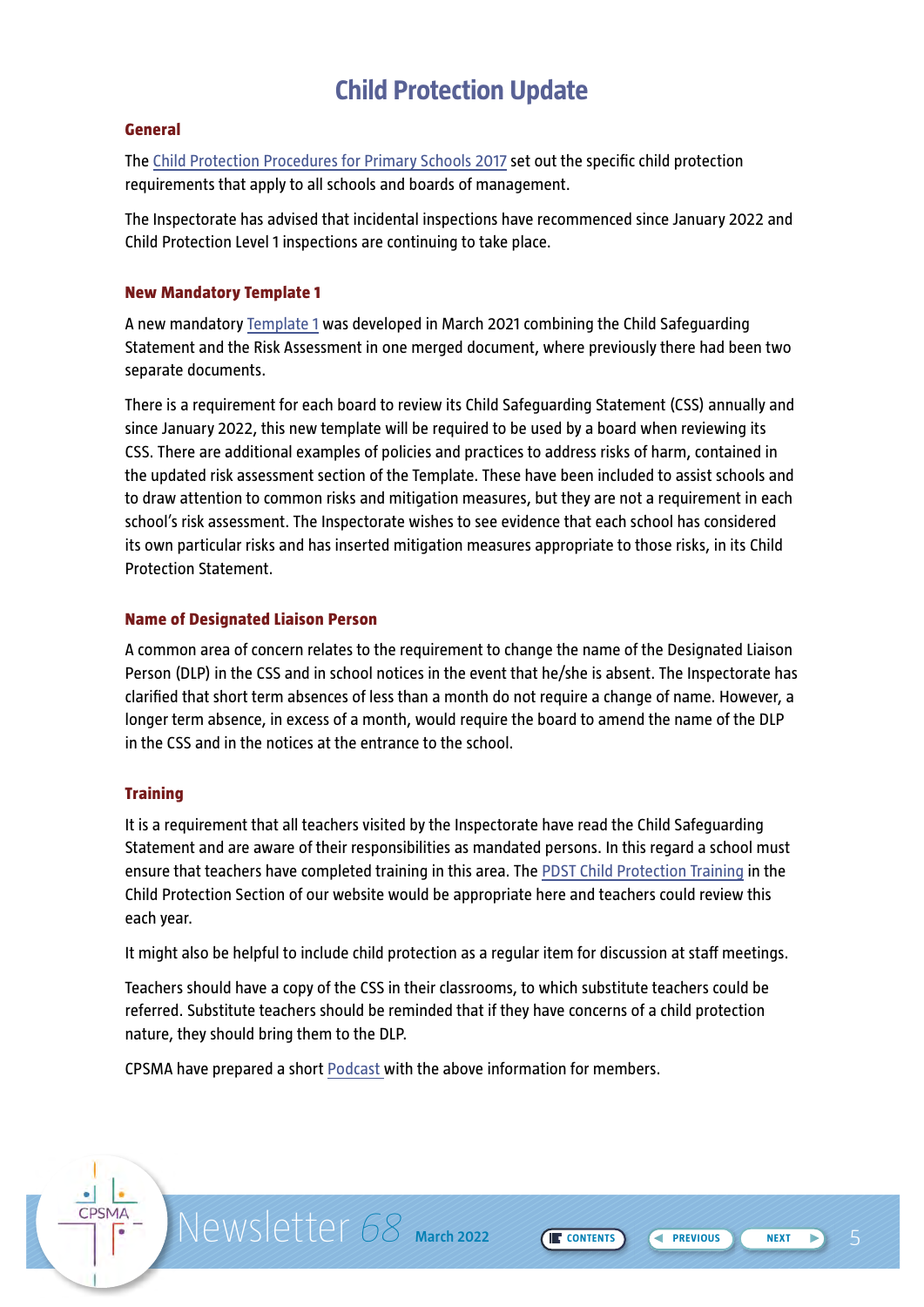#### <span id="page-5-0"></span>**Review of CSS**

CPSMA

Member schools will note the following two questions appearing as questions 35 and 36 of the [Checklist for Review of the Child Safeguarding Statement \(Mandatory Template 2\)](https://assets.gov.ie/47215/1409ccefdd27421b9124dc22114ec33b.docx)

- 35. Has the Board sought the feedback of parents in relation to the school's compliance with the requirements of the child safeguarding requirements of the 'Child Protection Procedures for Primary and Post Primary Schools 2017'?
- 36. Has the Board sought the feedback of pupils in relation to the school's child safeguarding arrangements?

There are a number of ways that a school can deal with the first question (Q. 35), including requesting feedback or comments from parents by email. However, schools seeking to survey a group of parents, or all parents, may wish to consider asking them some of the following types of questions:

*Have you any concerns about the safety of children at our school? or Do you think that the children are safe and well protected at school?*

*Is there any aspect of the school environment that you feel is unsafe? or Do you think that the school is complying with its Child safeguarding requirements?*

*What steps would you suggest the school takes to ensure the children's safety? or Have you any suggestions as to how the school could improve its child protection procedures?*

In relation to the second question (Q.36), schools may deal with this topic during an SPHE lesson with senior classes and/or may consider asking the children some of the following questions and noting their responses or asking them to fill in a questionnaire (no children's names should be recorded) containing some of the following types of questions:

*I feel safe in school.. YES/NO I feel safe on yard …. YES/NO I know who to tell if I don't feel safe in school … YES/NO I know who to tell if I don't feel safe on yard … YES/NO What makes you feel safe in school ? How could we help you feel safer in school ?*

If you wish to discuss any suggestions you may have relating to these issues or indeed any child protection issues, please contact us on 01-6292462 to talk to one of our advisors.

## **NCSE Guidelines for Special Schools and Mainstream Schools 2022/23**

Guidelines for Principals and Boards of Management of Special Schools for 2022/2023 were published by the NCSE on 13th January 2022. Click [here](https://ncse.ie/guidelines-and-applications-forms-for-special-schools) for details.

Guidelines for Principals and Boards of Management of Mainstream Schools for 2022/2023 were published by the NCSE on 13th January 2022. Click [here](https://ncse.ie/guidelines-and-applications-forms-for-mainstream-schools-with-special-classes) for details.

Newsletter 68 March 2022 (ECONTENTS) GREVIOUS NEXT 6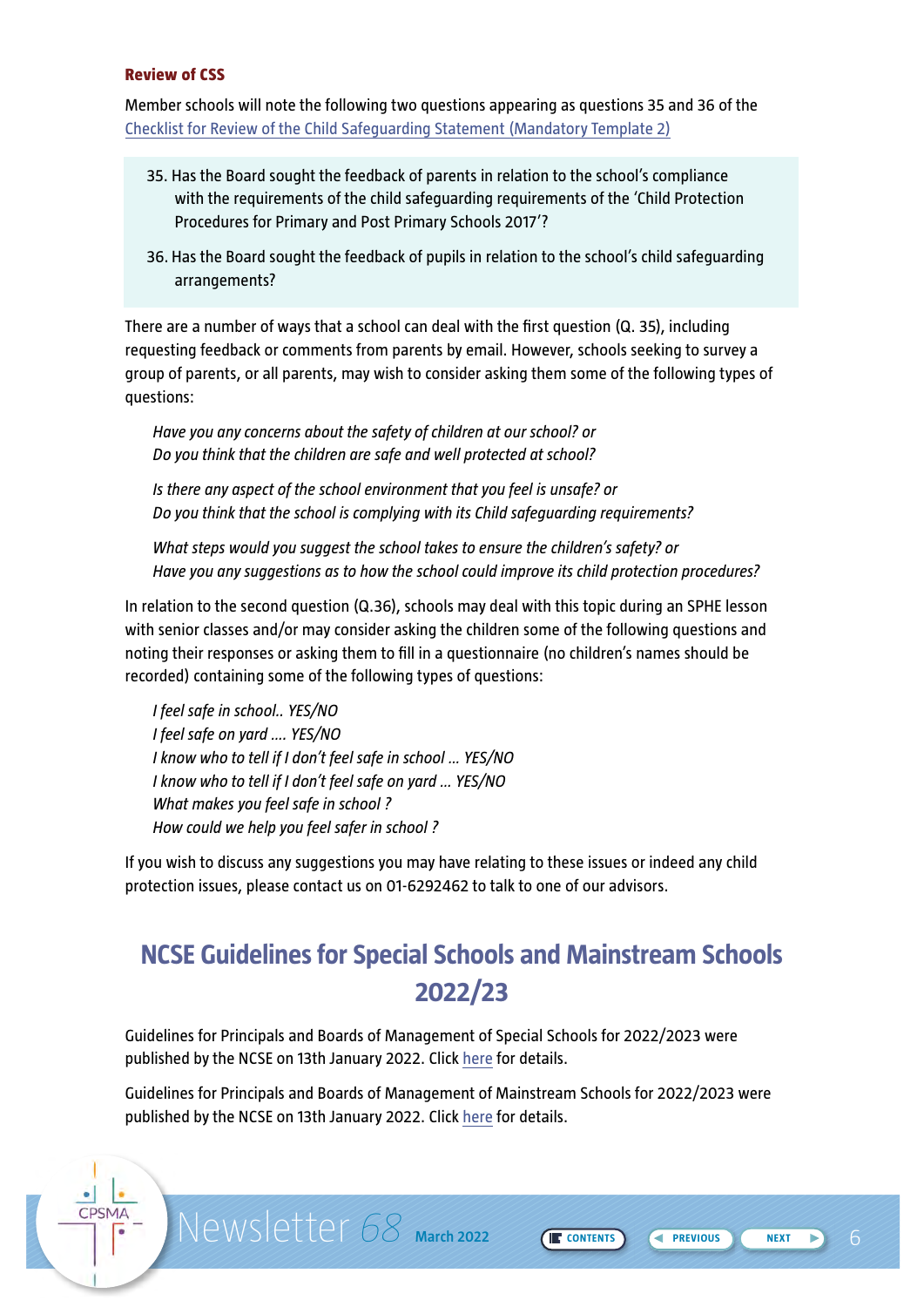## **COVID-19 Special Leave with Pay for teachers and SNAs**

<span id="page-6-0"></span>The Department of Education as directed by the Department of Expenditure and Public Reform (DPER) has released [Information Notes TC 0001/2022](https://assets.gov.ie/213399/71ec2cea-3cb9-4468-877c-8f8327ad00c8.pdf) and [TC 0002/2022](https://assets.gov.ie/215013/2b6709ff-782d-420a-8c94-5569e667e7e6.pdf) on COVID-19 Special Leave with Pay.

These changes are to take account of the recent changes to self-isolation period requirements in line with current public health advice. Points to note in particular are as follows:

- COVID-19 Leave with Pay remains available for someone who displays COVID-19 symptoms, receives a positive PCR test or receives a positive antigen test result (where acceptable).
- COVID-19 Leave with Pay is now set at a maximum of 10 days (was 28 days previously).
- Where the employee is medically unfit for work after the 10 day period, the terms and conditions of the Sick Leave Scheme will apply. New changes take effect from 7th February 2022.
- For an employee who commenced COVID-19 Special Leave with Pay prior to 7th February 2022, the maximum limit of 28 days still applies.

**NOTE**: [Information Note SD 0003/2022](https://www.cpsma.ie/wp-content/uploads/2022/02/Information-Note-SD-0003_2022-23-Feb-2022-FINAL.pdf) has just been released in relation to the new regime in schools and accordingly here may be further changes to the above Information Notes in due course.

## **Primary Curriculum Framework**

The NCCA is currently reviewing the Draft Primary Curriculum Framework. The document is intended to encourage and support discussion and debate about a redeveloped curriculum for primary schools. It will inform and guide the NCCA's development of a specification for each curriculum area—Mathematics, Science and Technology Education, Social and Environmental Education, Wellbeing, and Arts Education.

## **Aistear Framework**

The NCCA is holding a consultation process to update the Aistear framework. Although no major changes are anticipated, the original framework is now 12 years old and many policy and social changes have occurred in the interim period. Some background information, as well as feedback mechanisms for schools, staff, parents and education related organisations are available [here.](https://ncca.ie/en/early-childhood/early-childhood-education-developments/updating-aistear/)

## **Science, Technology, Engineering and Mathematics (STEM) Implementation Plan**

The Department of Education is developing a new Implementation Plan 2022-2026, to implement the STEM Education policy statement. It aims to gather information on STEM implementation to date and identify actions under each of the 4 pillars; namely nurturing learner engagement and participation, enhancing early years practitioner and teacher capacity, supporting STEM education practice and using evidence to support STEM education. You can read the **CPSMA submission** [here.](https://www.cpsma.ie/wp-content/uploads/2022/01/2022-CPSMA-Submission-on-STEM-Implementation-Plan-2022-2026.pdf)

CPSMA

Newsletter 68 March 2022 **FONTENTS** 

**CONTENTS REVIOUS**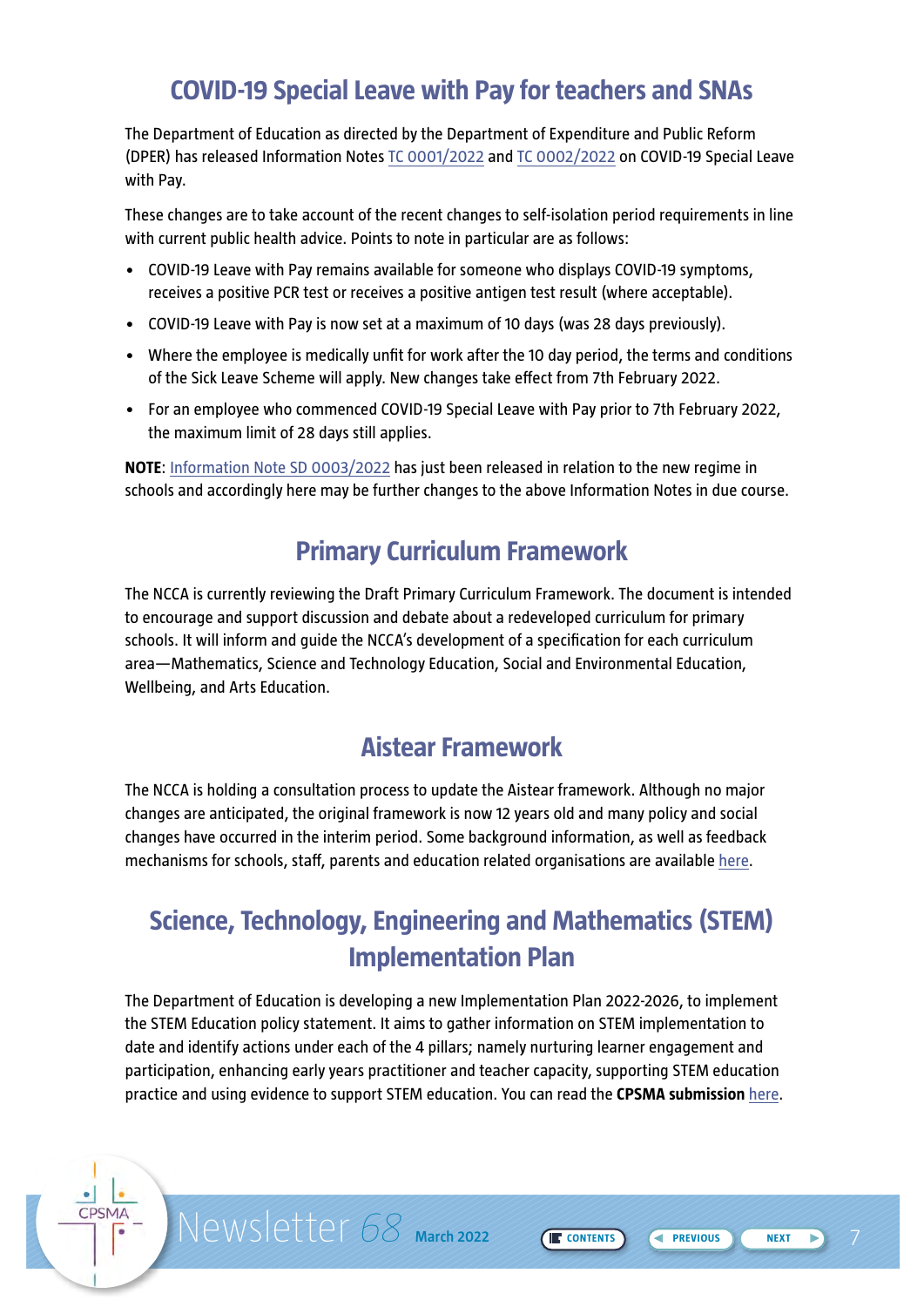## **Genesis Survey**

<span id="page-7-0"></span>CPSMA contracted an external consulting firm, Genesis, to conduct market research in order to obtain an up-to-date and comprehensive picture of the public perception of Catholic schools and the factors determining choice of Catholic schools. A key element of the project was a national representative survey of 500 parents of school-going children, conducted in April 2019. The results were very positive and are a tribute to the hard work and commitment of all who teach, work in and lead our schools and to the voluntary boards of management who support that vital work.

#### **School satisfaction**

Overall, there is a high level of satisfaction among parents of primary school-going children with the quality of education being delivered in our schools. 78% of parents reported being either "satisfied" or "very satisfied" with the school their child was attending, with no major difference in satisfaction ratings across regional or socio-economic lines.

#### **School choice**

CPSMA

72% of parents felt they had a choice of schools to pick from and that they sent their child to the school of their choice. 24% felt that they sent their child to the only school that was available in the area and only 4% felt they did not get their first preference school of choice.

#### **The role of the Church in education**

There is overwhelming support reported among parents (78%) in the 2019 Genesis survey for the Catholic Church to have a role in continuing to shape and influence ethos in education. 9% of parents reported that the Church should have a "much more active role" and 33% thought they Church should have "some role" in the ethos of their local school "equal to that of other community members, such as parents, principals and teachers". 22% of parents indicated that the Church should have no role in the ethos of their local school.

#### **The holistic development of the pupil**

It is clear that Irish parents prize highly the holistic development of their children. Parents cited a focus on respect, community, and faith formation as the three leading advantages of Catholic schools.

Additionally, 20% of parents thought that Catholic schools had an advantage due to their "inclusion of students from all backgrounds".

The positive results of the research are a welcome recognition by these parents of the work and commitment of everyone in our schools.

## **Guidance Manual for Treasurers**

The FSSU have recently issued [Guidance Manual for the Treasurer of a Board of Management in a](https://www.fssu.ie/app/uploads/2022/02/Guidance-Manual-for-Treasurers.pdf)  [recognised Primary School](https://www.fssu.ie/app/uploads/2022/02/Guidance-Manual-for-Treasurers.pdf) which should be of assistance to your treasurer in carrying out their role on the board.

Newsletter 68 March 2022 (ECONTENTS) CREVIOUS NEXT B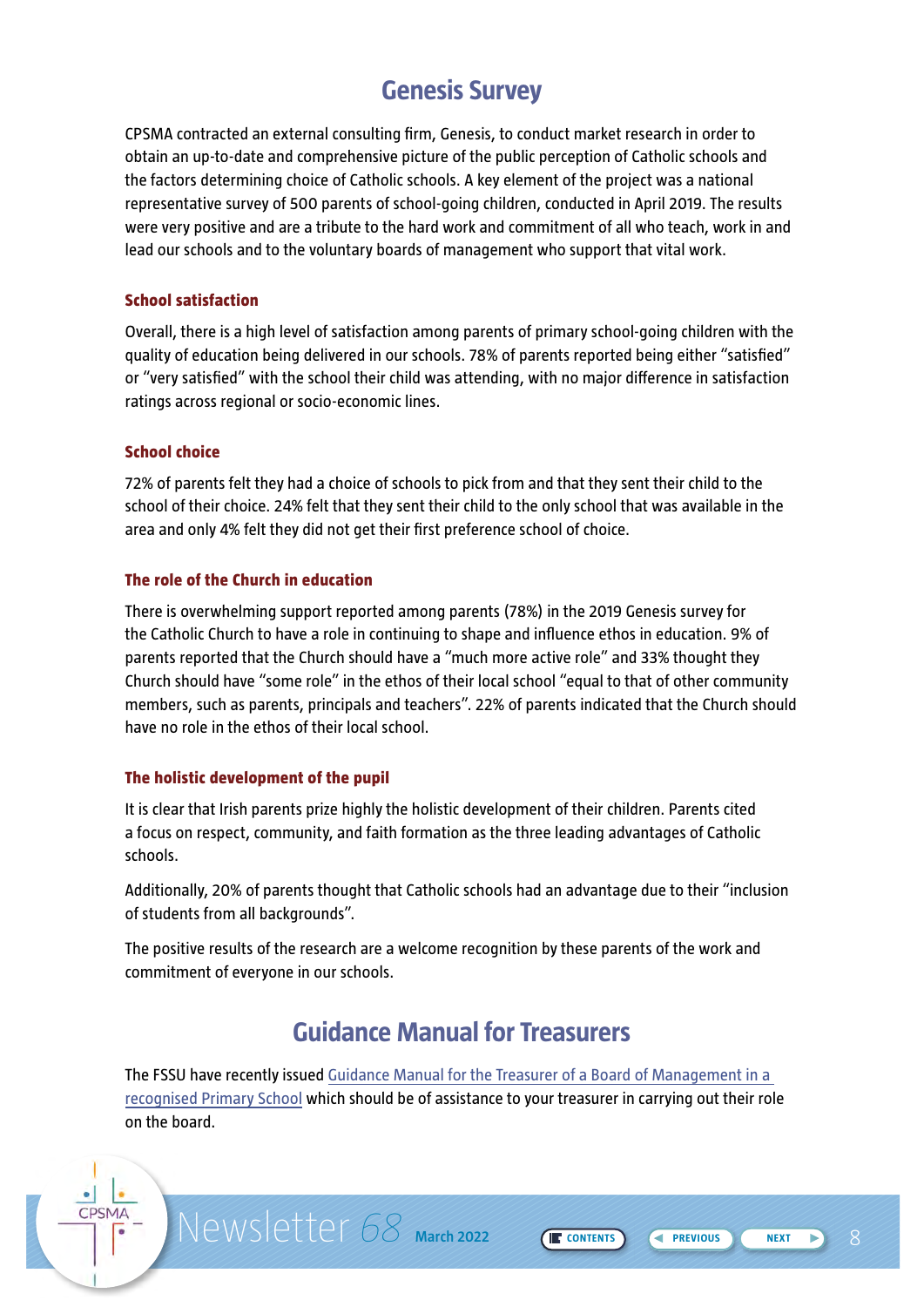## **Spectrum.Life Employee Assistance Service (EAS) FAQs**

<span id="page-8-0"></span>*Spectrum.Life are the current EAS providers to the Department of Education. They have provided us with the following information on the service they provide.*

#### **What is EAS?**

Our Employee Assistance Service (EAS) is a 24/7 free and confidential support service designed to assist individuals in dealing more effectively with any personal or work-related problems they might be facing. Where appropriate, our EAS provides up to 6 sessions of short-term, solution focused counselling and referral services, per issue, per year.

#### **Who in my family can use this service?**

The service can be used by a spouse, civil partner or dependants where the family member can be described as over the age of 18 and residing in the family home.

#### **What kind of support does this service provide?**

We offer access through a dedicated telephone helpline (**1800 411 057**), available 24 hours a day, 7 days a week, 365 days a year. Employees can also reach the service through our wellbeing app/ platform via a live chat function, and a request a call back function. Therefore, we can respond to your needs at any time, no matter where you are.

#### **Is the number a Freephone number?**

Yes, the number is free phone and open 24/7. The freephone number is **1800 411 057**. Text 'Hi' to 087 369 0010 to avail of EAS support on SMS & WhatsApp (standard rates apply).

#### **Who will answer the EAS calls?**

All calls will be answered by our EAS team and all cases will be handled by one of our experienced Case Managers (all fully trained and qualified counsellors), who will carry out an assessment with each caller to ensure that each person is receiving the specialised assistance that they need.

#### **What if the line is busy when an employee calls and they cannot speak with a counsellor?**

We have put in place stringent measures to make sure that the line is never busy. However, if for some reason we do miss a call and on a very rare occasion you may leave a voice mail, to allow us to call you back as soon as possible.

#### **Will there be more online services?**

CPSMA

Yes. We have a whole host of online services, including a Digital Gym! Go to our [portal,](https://wellbeingtogether.spectrum.life/) where we have extensive educational resources such as videos, blogs and eLearning on topics like mental health, self-care, fitness, nutrition and more. We also have live chat and video counselling available through the portal which will provide access to regularly updated blogs and info on our EAS, while also giving you the option to instantly call the helpline.

Newsletter 68 March 2022 (ECONTENTS) G PREVIOUS NEXT D

**CONTENTS PREVIOUS**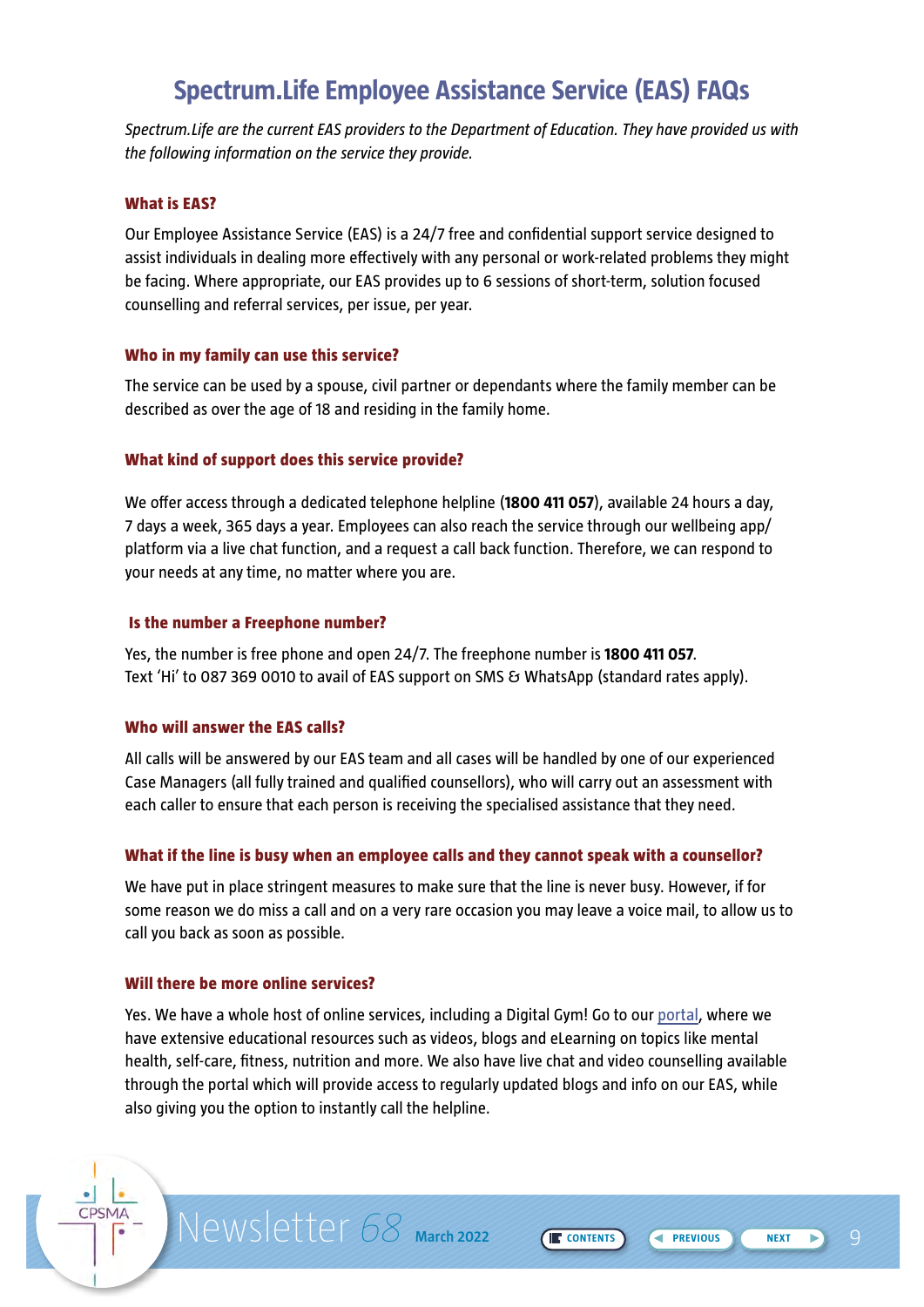#### **Do I need a special code or my name to access the EAS service?**

No, all we may require on the initial contact is confirmation of your school and role type. We will also ask some high-level information. The high level information will be your name, date of birth and contact details. This will enable us to maintain our clinical standards/clinical governance.

#### **If it doesn't suit for me to meet the counsellor face to face, are there any other options for me?**

Yes, you can request video or telephone counselling, whatever suits you best.

#### **How many sessions of counselling am I entitled to?**

On the initial contact, the Case Manager will collect a person's contact details, discuss the issue they are facing and complete a quick assessment, taking approximately 30 minutes. This is also known as a triage process.

Where appropriate, person may be referred to short term counselling through the EAS following the triage process with the Case Manager. When a person is referred to counselling through the EAS, they will be provided with up to 6 sessions of counselling, where appropriate.

#### **What do you mean by short term counselling?**

EAS only provides short-term counselling. In short-term counselling it is understood that major long-term psychological issues and behaviours are unlikely to be resolved and changed quickly. If an individual has issues that are identified as requiring long term counselling, they may not be suitable for the EAS. In these cases, we can provide employees with options for getting their psychological needs met in a more appropriate, longer-term setting where they can explore their issues in more depth and begin to change long-term patterns of behaviour.

If you have any questions on that, our EAS team can help you.

#### **Are there many counsellors in my county?**

We have an extensive large network of qualified professional EAS counsellors & psychotherapists spread across the 26 counties of the Republic of Ireland. We offer employees face to face counselling in a mutually agreeable venue within a 30km radius of their home or workplace, where possible due to COVID19 restrictions, at mutually agreed times. The face to face counselling appointment will be confirmed with the employee within 24 hours and scheduled within 5 days from the date of initial contact.

#### **How can I be sure my employer won't know I called?**

All services provided through the Spectrum.Life EAS are done so in total confidence. The identity of individuals and personal details will always be protected by the Case Managers and our team of counsellors. This information will never be shared with or reported to the employer or anyone else, without the employee's clear consent.

#### **Can I call the EAS if I want more information on the service?**

CPSMA

Yes, the EAS service is there to answer any questions you may have. No question is too big or small so feel free to reach out to the team 24/7, 365 days of the year.

**Newsletter 68** March 2022 (ECONTENTS) CREVIOUS (NEXT ) 10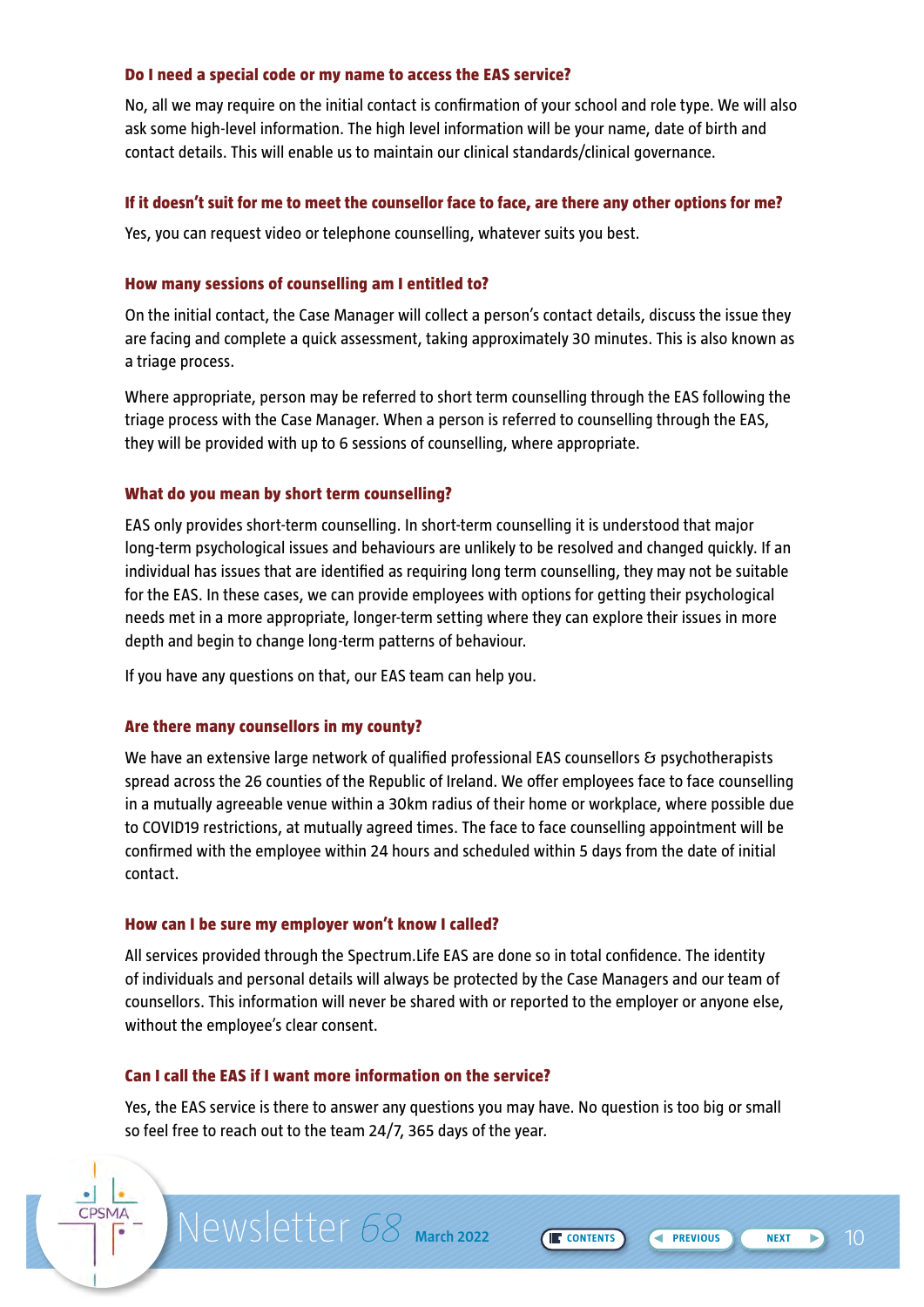## **Seminars for Students**

<span id="page-10-0"></span>CPSMA is delighted to be in a position to offer seminars to final year students on preparing for the upcoming recruitment process for primary and special school teaching positions. The seminars have been well received in previous years and have been facilitated online and in person. This year also includes an opportunity to thank students directly for their service in our schools in a substitute capacity since Christmas and also to thank the Higher Education Institutes for facilitating this arrangement to assist schools with staffing shortages arising from COVID-19.

## **SEAI Energy Update – Spring 2022**

#### **Monitoring and Reporting**

Schools can login to SEAI's online system to report annual energy consumption and related data for 2021. **The deadline for submitting energy usage and related data is 8th April 2022.** SEAI is conscious of the impact of Covid-19 and of the significant challenges this has presented for schools. To assist you in completing your report SEAI have made [a range of supports and resources available.](https://www.seai.ie/business-and-public-sector/public-sector/monitoring-and-reporting/for-schools/)

SEAI are holding training workshops online via Zoom and this year there will be a new option of a shorter refresher workshop as well as training for new users.

Book a workshop place [here.](visit https://seaimonitoringandreporting.eventbrite.ie )

| <b>M&amp;R New User Training</b>  | <b>Duration</b>                   | <b>Content</b>                                                       |
|-----------------------------------|-----------------------------------|----------------------------------------------------------------------|
| Tuesday 8th March 2022            | $9:30$ am $-12:00$ pm             | - About the M&R system<br>- How to complete your M&R report<br>- Q&A |
| <b>M&amp;R Refresher Training</b> | <b>Duration</b>                   | <b>Content</b>                                                       |
| Tuesday 8th March 2022            | $2:00$ pm $-3:30$ pm              | - How to complete your M&R report                                    |
| Wednesday 30th March 2022         | $2:00 \text{pm} - 3:30 \text{pm}$ | - Q&A                                                                |

**Monitoring and Reporting helpdesk: mandr@seai.ie or 01 808 2012**

#### **Top Energy Tips**

CPSMA

When schools are closing for midterm or Easter holidays it is important to completely switch off as much energy consuming equipment as is practical to save money and save energy. [Read more](http://www.energyineducation.ie/Energy_In_Education/Information_for_Schools/Find_savings/Energy-In-Education-Switch-off-for-Holidays-Factsheet.pdf).

For more tips on how to save your school energy and money visit [www.energyineducation.ie](http://www.energyineducation.ie).

For teaching resources and workshops for pupils visit [www.seai.ie/teaching-sustainabiliity](http://www.seai.ie/teaching-sustainabiliity).

Sign up to SEAI's schools ezine [here](https://seai.us14.list-manage.com/subscribe?u=e071835b764dfe4c35e00538c&id=28ba2a2d9d) and keep up to date on new resources and supports for teaching energy and sustainability in school.



**Newsletter 68** March 2022 (ECONTENTS) (PREVIOUS (NEXT ) 11